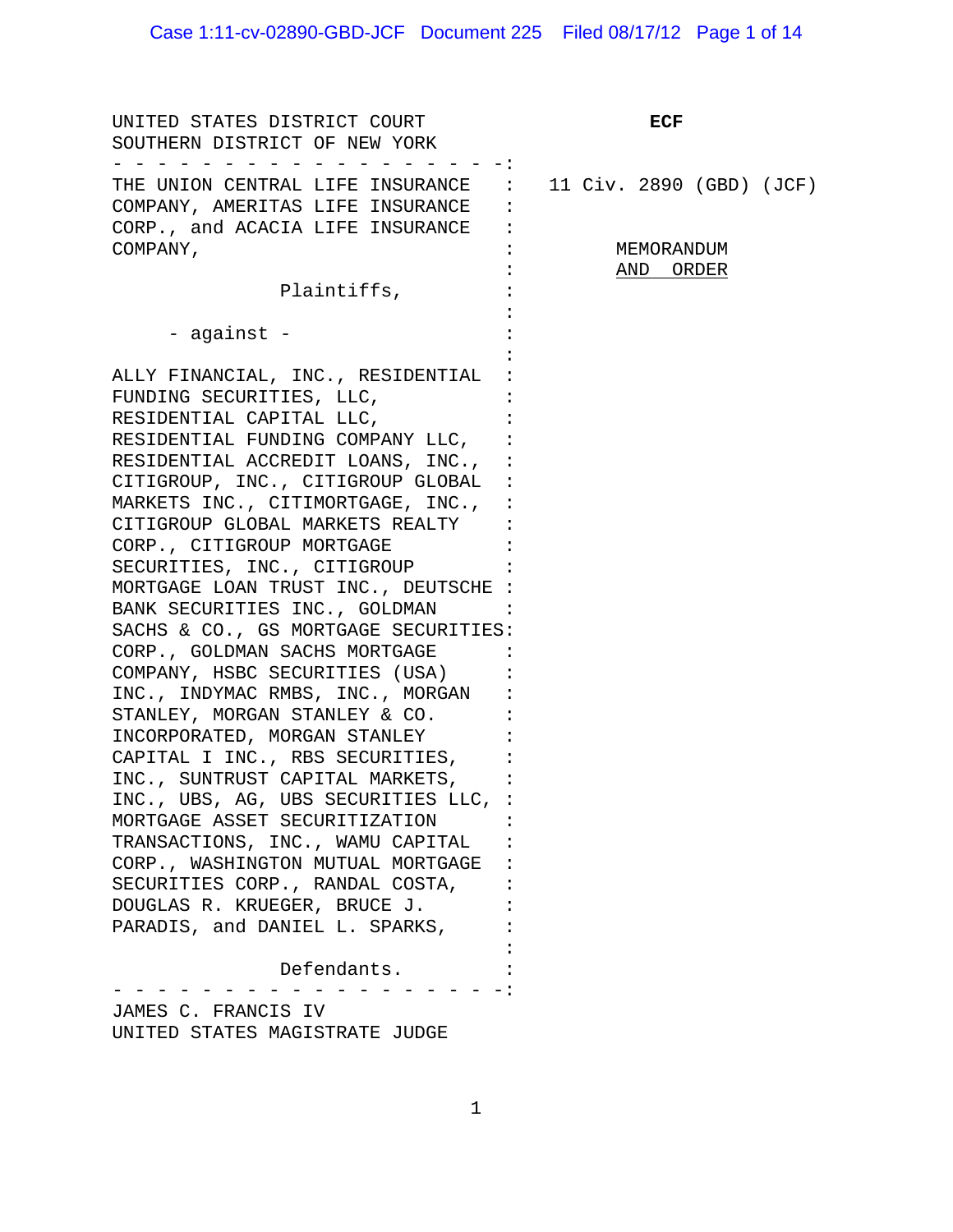#### Case 1:11-cv-02890-GBD-JCF Document 225 Filed 08/17/12 Page 2 of 14

The plaintiffs, Union Central Life Insurance Company, Ameritas Life Insurance Company, and Acacia Life Insurance Company, have brought this action alleging that the defendants violated the Securities Exchange Act of 1934 (the "Exchange Act") and engaged in state common law fraud in connection with the sale of twenty-one residential mortgage-backed securities ("RMBS") between 2005 and 2007. Currently, all discovery is stayed pursuant to the Private Securities Litigation Reform Act of 1995 (the "PSLRA") until the defendants' pending motions to dismiss are resolved. The plaintiffs now move to commence discovery with respect to their state law claims against those defendants against whom they have asserted no cause of action under the Exchange Act.

#### Background

On April 28, 2011, the plaintiffs filed this action alleging state common law and federal securities claims arising out their purchases of twenty-one separate residential mortgage-backed securities ("RMBS") between 2005 and 2007. (Amended Complaint, Exh. 1). The defendants include "the sponsors, depositors, and underwriters of these RMBS, as well as certain of their affiliates and current or former officers and/or directors." (Memorandum in Support of Plaintiff's Motion to Commence Limited Discovery from Defendant UBS, Washington Mutual and Morgan Stanley Concerning State Law Claims ("Pl. Memo.") at 2). The plaintiffs have raised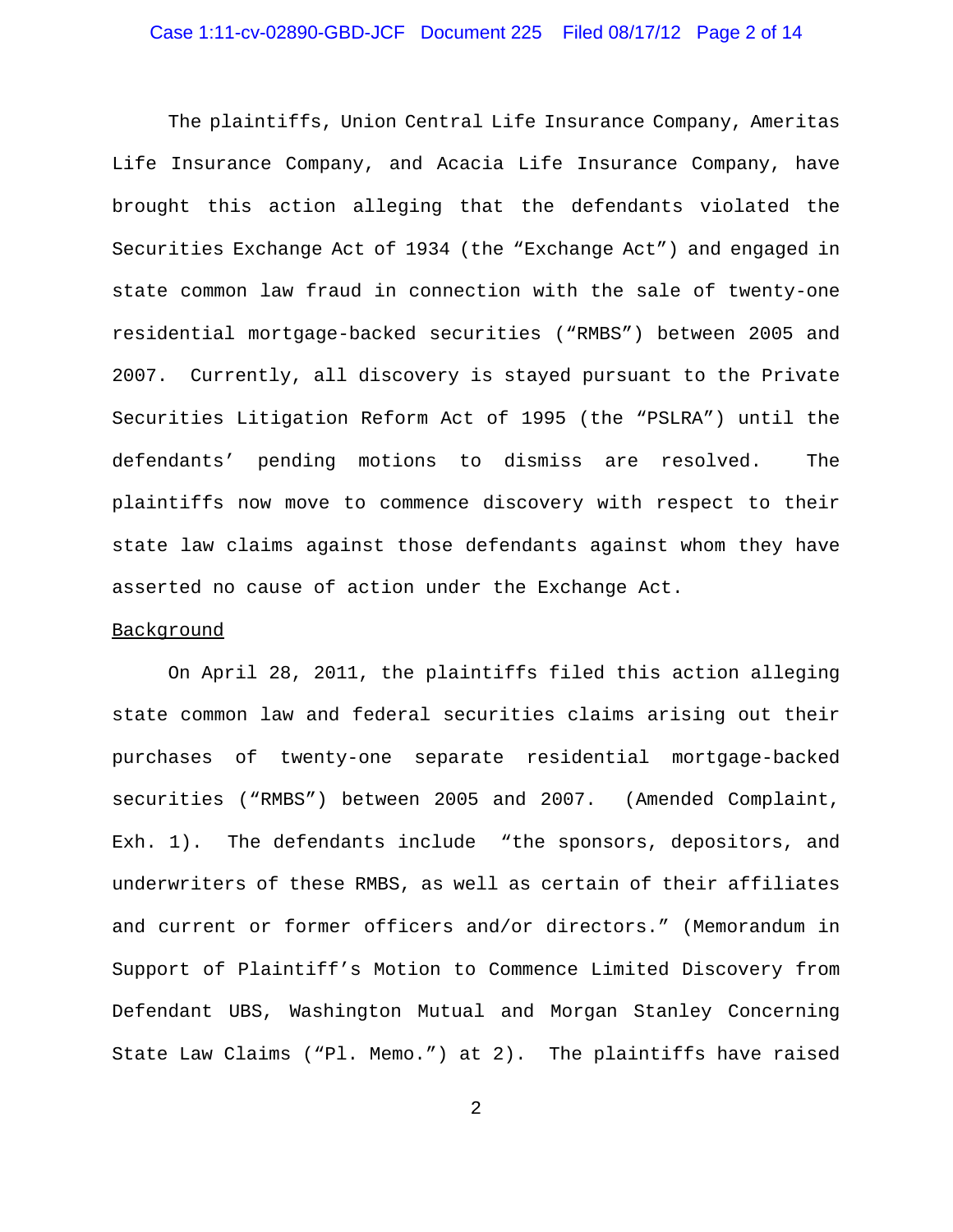## Case 1:11-cv-02890-GBD-JCF Document 225 Filed 08/17/12 Page 3 of 14

claims both for common law fraud against all of the defendants and for violations of Sections  $10(b)$ ,  $20(a)$ , and  $20(b)$  of the Exchange Act against a subset of the defendants.

On June 1, 2012, the plaintiffs moved to commence discovery against three groups of the defendants: (1) Morgan Stanley, Morgan Stanley & Co. Inc., and Morgan Stanley Capital I Inc. (collectively "Morgan Stanley"); (2) Washington Mutual Mortgage Securities Corp., WaMu Capital Corp., and Washington Mutual, Inc. (collectively "Washington Mutual"); and (3) Mortgage Asset Securitization Transactions, Inc., and UBS AG (collectively "UBS"). What unites all three groups of defendants is the fact that the plaintiffs have alleged only state common law fraud, rather than violations of the Exchange Act, against each of them.

In support of their motion, the plaintiffs raise three arguments for permitting discovery to proceed against Morgan Stanley, Washington Mutual, and UBS: (1) that the PSLRA stay should not apply to state law claims where no parallel Exchange Act claim is asserted (Pl. Memo. at 4-5), (2) that the presence of Exchange Act claims against other defendants is not a valid basis for extending the stay to include defendants against whom they assert only state law claims (Pl. Memo. at 6-9), and (3) that the PSLRA's stay provision was not intended to apply to individual, rather than class action, securities claims (Pl. Memo. at 9-10). The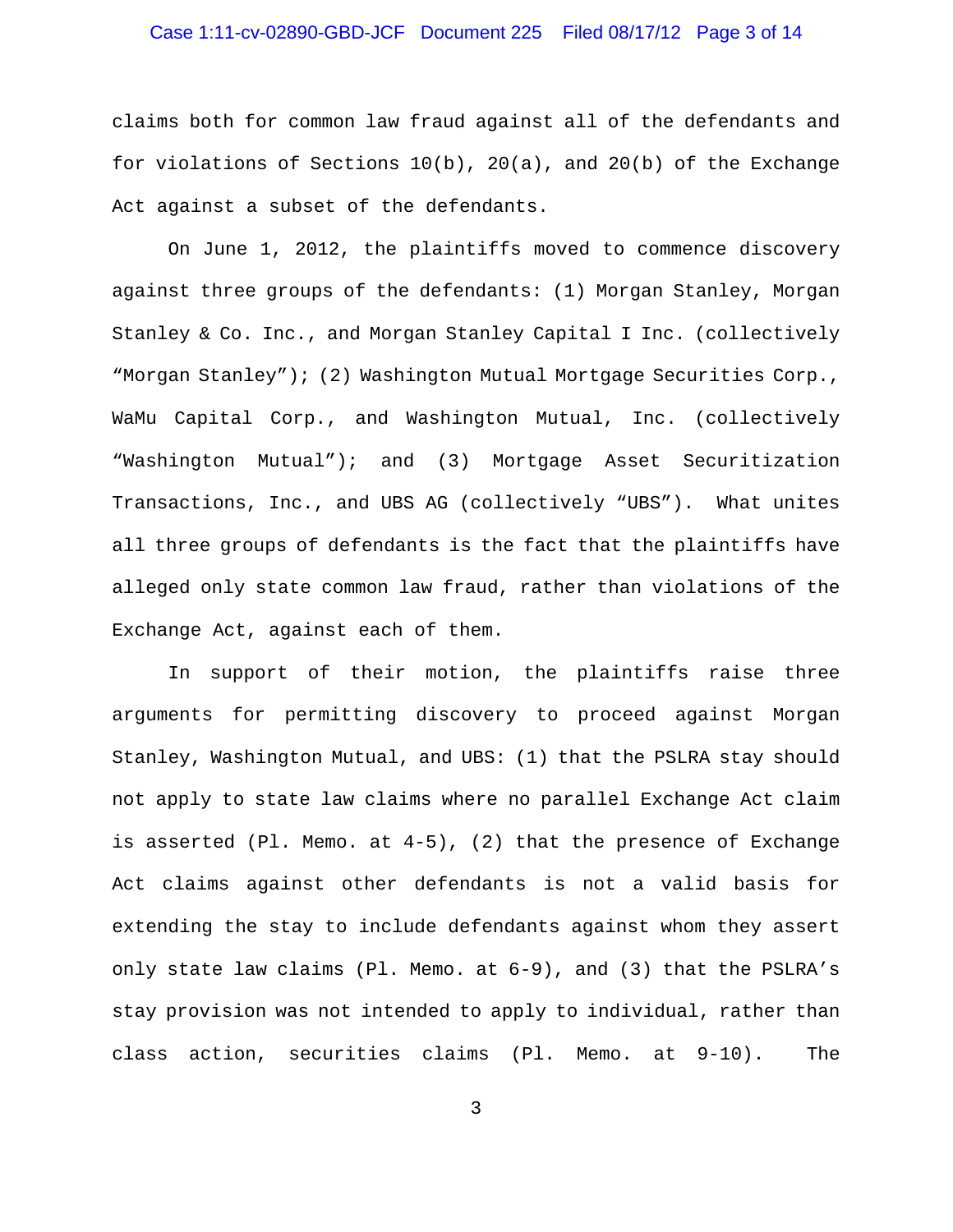## Case 1:11-cv-02890-GBD-JCF Document 225 Filed 08/17/12 Page 4 of 14

defendants respond first that, in light of the PSLRA's broad language and the relevant case law, its automatic stay applies to the entire action. (Opposition to Plaintiff's Motion to Commence Discovery From Defendants UBS, Morgan Stanley and Washington Mutual ("Def. Memo.") at 2, 6-12). Second, they argue that even if the PSLRA did not stay discovery with respect to the plaintiff's state law claims, a stay under Rule 26(c) of the Federal Rules of Civil Procedure would be proper. (Def. Memo. at 3, 12-15).

#### Discussion

The PSLRA provides, in relevant part, that "[i]n any private action arising under this chapter, all discovery and other proceedings shall be stayed during the pendency of any motion to dismiss." 15 U.S.C.  $\S$  78u-4(b)(3)(B). Thus, the PSLRA "creat[es] a strong presumption that no discovery should take place until a court has affirmatively decided that a complaint does state a claim under the securities laws, by denying a motion to dismiss." Podany v. Robertson Stephens, Inc., 350 F. Supp. 2d 375, 378 (S.D.N.Y. 2004). As a result, "courts have broadly construed the scope of the [PSLRA] stay provision." Gardner v. Major Automotive Cos., No. 11 CV 1664, 2012 WL 1230135, at \*3 (E.D.N.Y. April 12, 2012).

Here, the plaintiffs argue that because they have asserted no Exchange Act claims against UBS, Washington Mutual, or Morgan Stanley, the PSLRA "is simply inapplicable," and that it "does not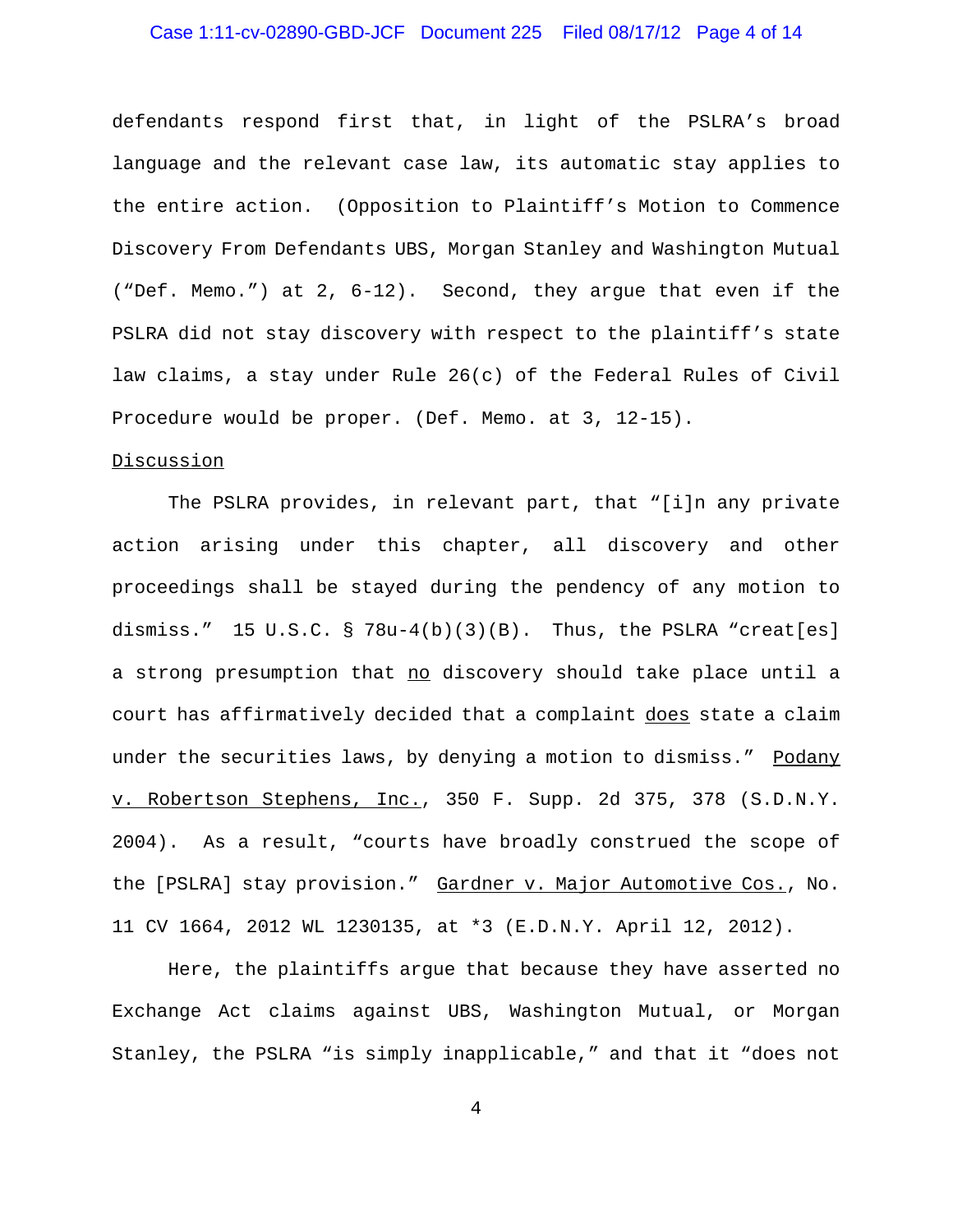## Case 1:11-cv-02890-GBD-JCF Document 225 Filed 08/17/12 Page 5 of 14

prevent discovery from proceeding against other defendants who have no independent basis for invoking the stay provisions." (Pl. Memo. at 4, 6). More specifically, the plaintiffs' argument depends on two propositions: first, that the question of whether the PSLRA stay applies should be resolved independently with respect to each defendant (Pl. Memo. at 6-7), and second, assuming it should be, that the stay does not apply with respect to those defendants against whom they have raised solely state law claims pursuant to this Court's diversity jurisdiction (Pl. Memo. at 8-9).

The plaintiffs' position is inconsistent with the plain language of the PSLRA, which "expressly applies to federal securities actions (not claims) arising under the [federal securities laws]." Gardner, 2012 WL 1230135, at \*4. Moreover, "[t]here is simply nothing in either the text or the legislative history of the PSLRA that suggests that Congress intended to except federal securities actions in which there happens to be both diversity of citizenship and pendent state law claims." In re Trump Hotel Shareholder Derivative Litigation, No. 96 Civ. 7820, 1997 WL 442135, at \*2 (S.D.N.Y. Aug. 5, 1997).

With respect to the issue of whether the reach of the PSLRA should be evaluated individually with respect to each defendant, the plaintiffs are correct that at least two "courts have held that despite pending motions to dismiss by certain parties, the PSLRA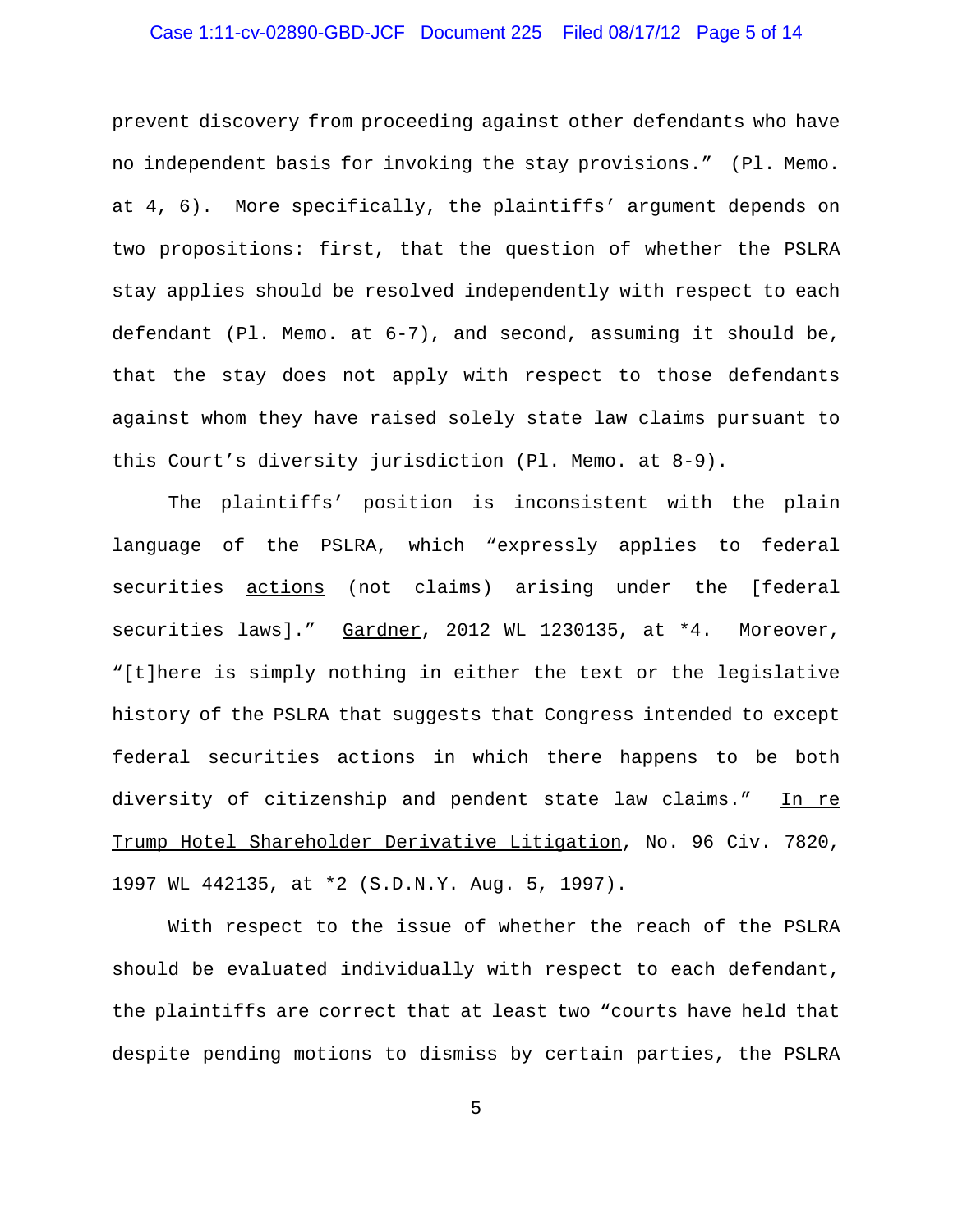## Case 1:11-cv-02890-GBD-JCF Document 225 Filed 08/17/12 Page 6 of 14

does not prevent discovery from proceeding" in all circumstances. (Pl. Memo. at 6); see In re Lernout & Hauspie Securities Litigation, 214 F. Supp. 2d 100, 106 (D. Mass. 2002); Latham v. Stein, Nos. 6:08-2995, 6:08-3183, 2010 WL 3294722, at \*3 (D.S.C. Aug. 20, 2010). The Lernout and Latham courts, however, permitted discovery to proceed with respect to the plaintiffs' claims against particular defendants only after denying those defendants' motions to dismiss. Lernout, 214 F. Supp. 2d at 106-07; Latham, 2010 WL 3294722, at \*3. That is simply not the case here; none of the defendants' motions to dismiss, including those against whom the plaintiffs seeks discovery, have yet been decided.

Even if the plaintiffs were correct that applicability of the PSLRA stay should be evaluated with respect to each defendant individually, it would still apply to UBS, Washington Mutual, and Morgan Stanley. The plaintiffs rely primarily on Tobias Holdings, Inc. v. Bank United Corp., 177 F. Supp. 2d 162 (S.D.N.Y. 2001) for the proposition that extending the PSLRA stay to state law claims that "do not mirror the federal securities claims" would be "penaliz[ing plaintiffs] for bringing both [their] federal securities claims and related state common law claims in one federal action" and "would encourage a duplication of effort and serve as a disincentive for efficiency." Id. at 168. Other courts, however, generally have not followed Tobias Holdings. See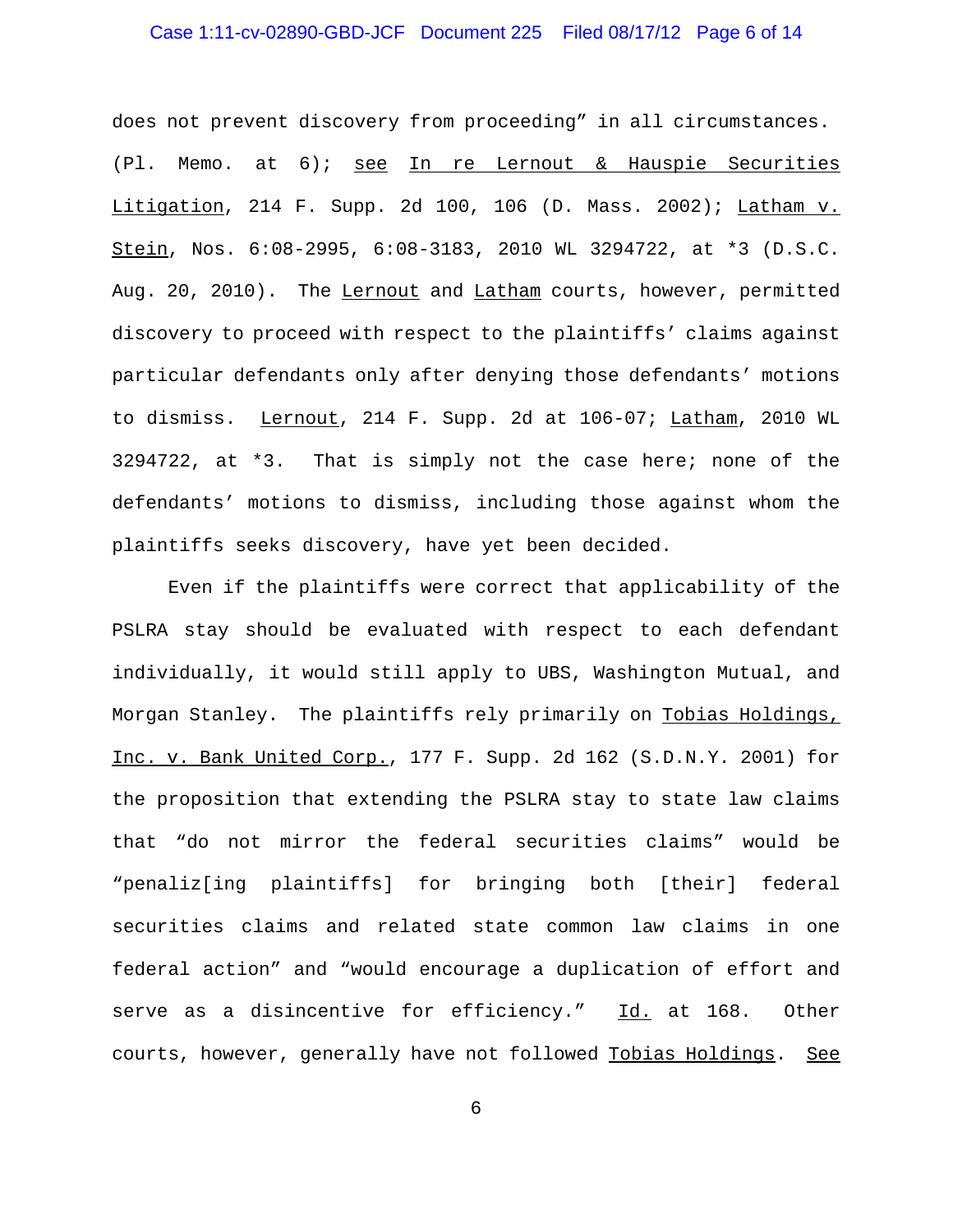## Case 1:11-cv-02890-GBD-JCF Document 225 Filed 08/17/12 Page 7 of 14

e.g., In re Adelphia Communications Corp., 293 B.R. 337, 355-56 (Bankr. S.D.N.Y. 2003) (declining to extend Tobias Holdings to case where all claims asserted by plaintiffs "were either claims under the federal securities laws or for one kind or another of fraud"); Gardner, 2012 WL 1230135, at \*5 ("[T]his Court respectfully disagrees with the reasoning set forth in Tobias, and . . . finds that the text of the PSLRA supports a stay of discovery as to each of plaintiffs' claims."); Benbow v. Aspen Technology, Inc., No. Civ.A. 02-2881, 2003 WL 1873910, at \*5 (E.D. La. April 11, 2003) (holding that Tobias Holdings did not render PSLRA's stay provision inapplicable to related state law claims even "[a]ssuming arguendo that the rationale underpinning [its] holding . . . stands on firm ground."). Moreover, in this district, Tobias Holdings is clearly in tension with In re Trump Hotel, which held that neither the text nor the legislative history of the PSLRA exempts from its stay federal securities actions that also include diversity of jurisdiction and pendent state law claims. See 1997 WL 442135, at \*2.

Not only is Tobias Holdings an outlier; by its own terms, it is inapplicable here because "the narrow question presented [there was] whether the PSLRA stays discovery with respect to [the] plaintiff's non-fraud state law claims where jurisdiction over such claims is based on diversity of citizenship." Tobias Holdings, 177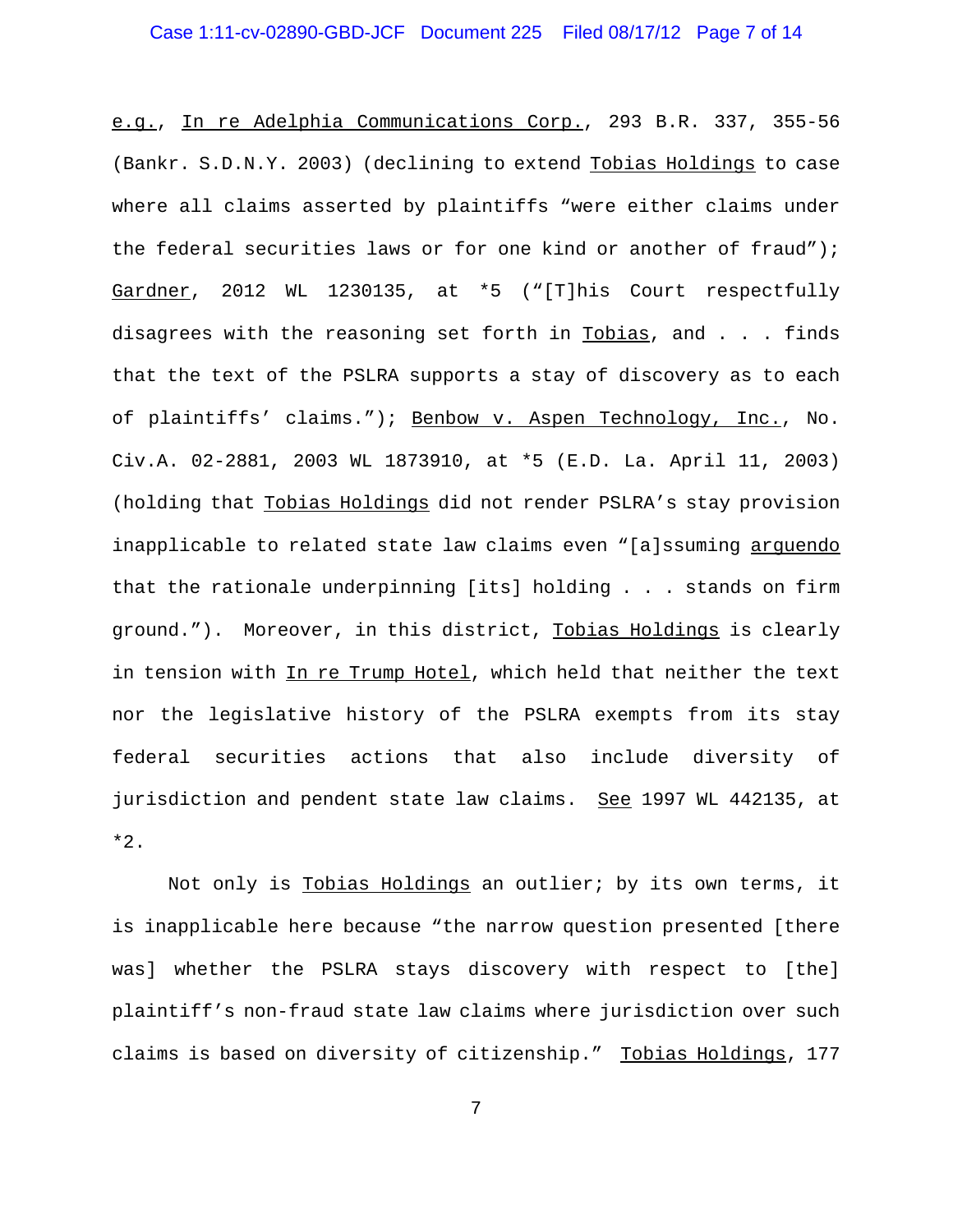#### Case 1:11-cv-02890-GBD-JCF Document 225 Filed 08/17/12 Page 8 of 14

F. Supp. 2d at 164-65. Thus, Tobias Holdings "does not stand for the proposition that if the basis of federal jurisdiction could be found in diversity of citizenship, even where the state claims are closely tied to the federal claims, the PSLRA's discovery stay does not apply." Angell Investments, L.L.C. v. Purizer Corp., No. 01 C 6359, 2001 WL 1345996, at \*2 (N.D. Ill. Oct. 31, 2001); see also In re Altera Corp. Derivative Litigation, No. C 06-03447, 2006 WL 2917578, at \*1 (N.D. Cal. Oct. 11, 2006) ("[Tobias Holdings] stands for the proposition that the PSLRA discovery stay does not apply to non-fraud state law claims . . . unrelated to a plaintiff's federal securities fraud claims."). Even according to Tobias Holdings, a plaintiff's state law claims must be "separate and distinct" from its federal securities claims in order to escape the reach of the PSLRA. See Tobias Holdings, 177 F. Supp. 2d at 166-68. In Tobias Holdings, that included "separate and distinct breach of contract and tortious interference claims" in addition to fraud claims. Id. at 167.

In this case, by contrast, the plaintiffs allege that they "purchased the subject RMBS while relying on defendants' false and misleading statements and omissions regarding the quality of the underlying loans and the loan underwriting standards that had been used to screen and select the mortgage loans deposited into the RMBS trusts" and that the defendants "knew or recklessly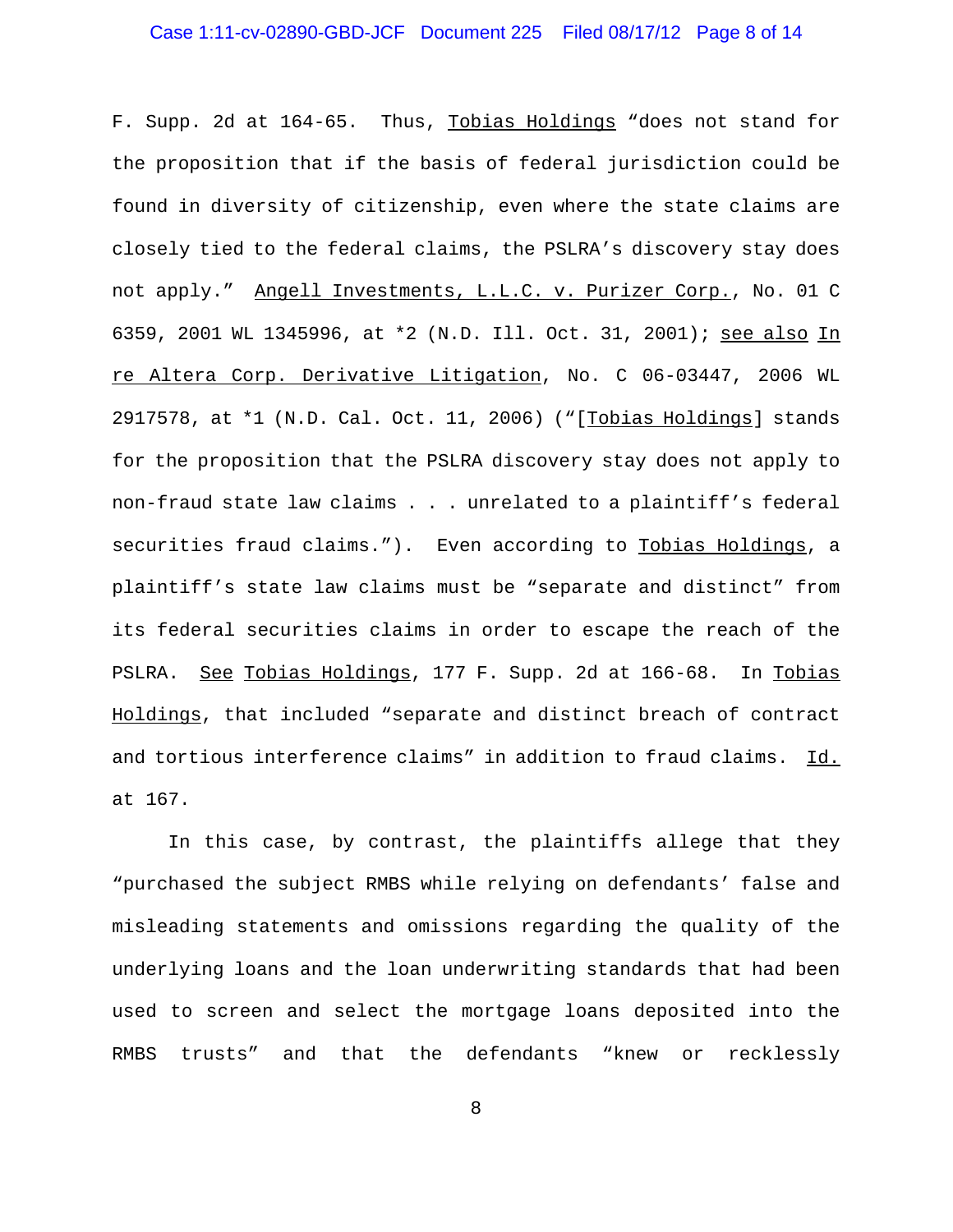#### Case 1:11-cv-02890-GBD-JCF Document 225 Filed 08/17/12 Page 9 of 14

disregarded the falsity of their material misstatements when selling these RMBS" to the plaintiffs. (Pl. Memo. at 2). In other words, the plaintiffs here have alleged state law fraud claims that are not separate and distinct from their Exchange Act claims, but rather are closely intertwined.<sup>1</sup> See In re Adelphia Communications Corp., 293 B.R. at 355-56; In re Altera Corp., 2006 WL 2917578, at \*1.

The mere fact that the plaintiffs could have chosen to bring their claims against UBS, Washington Mutual, and Morgan Stanley in a separate action does not provide a basis for lifting the stay against those defendants. The plaintiffs clearly perceived some advantage in choosing to bring these claims as part of a larger action that includes the Exchange Act defendants. Concurrent with that perceived advantage, they must accept the cost of their decision. "Having chosen to invoke . . . the Exchange Act,

 $1$  At oral argument, the plaintiffs contended that their state law fraud claims should be considered separate and distinct from their federal securities law claims because they are brought against different defendants. (Transcript of Oral Argument held Aug. 9, 2012 ("Tr.") at 7). Tobias Holdings, however, expressly permitted discovery to proceed only with respect to the plaintiffs' non-fraud state law claims. Tobias Holdings, 177 F. Supp. 2d at 164-65, 167 ("Plaintiff did not simply append state law securities fraud or common law fraud claims to its Complaint in order to bypass the stay."). Nothing in the language of that case supports the proposition that the PSLRA stay does not apply to state law fraud claims raised against different defendants in the same action.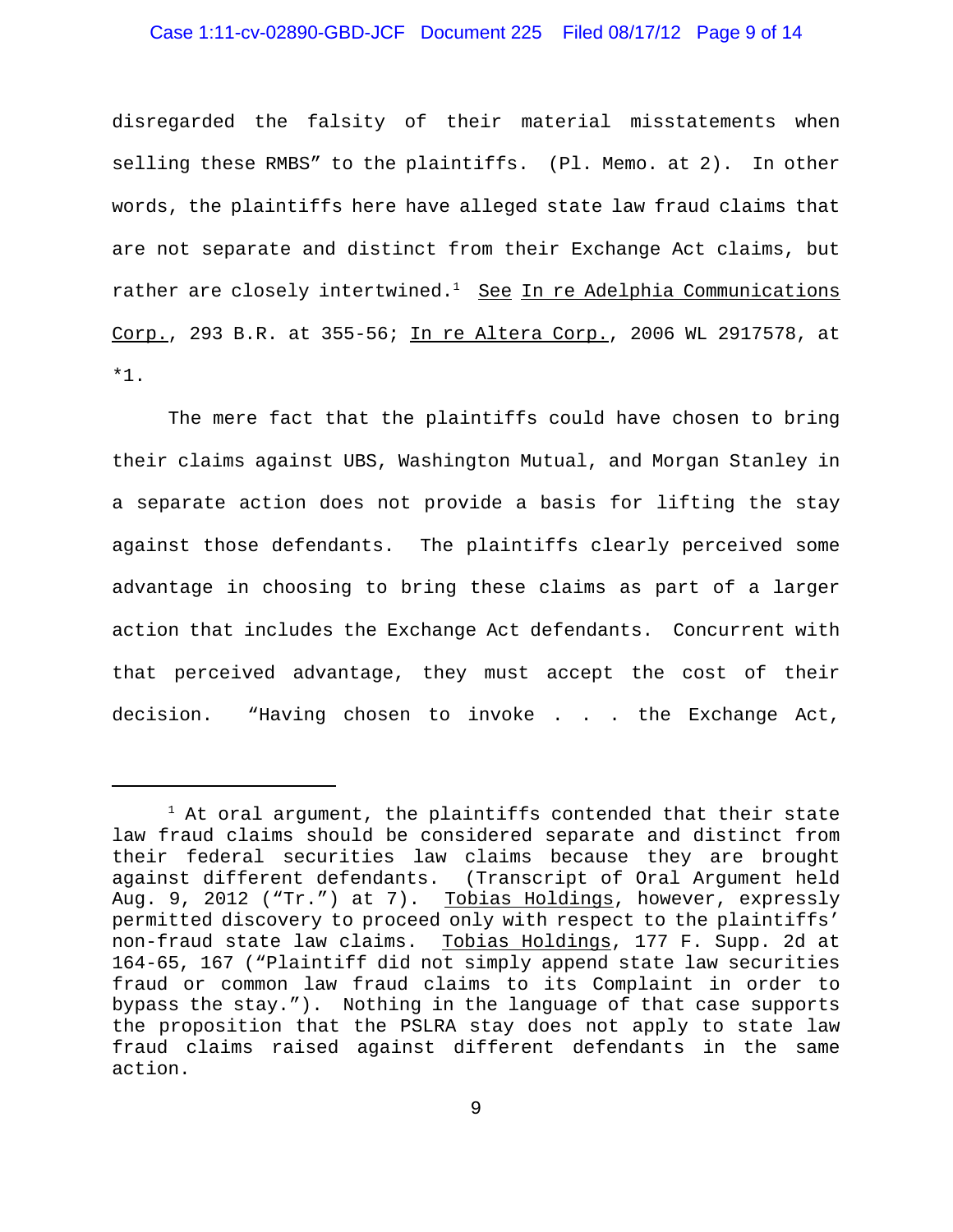## Case 1:11-cv-02890-GBD-JCF Document 225 Filed 08/17/12 Page 10 of 14

plaintiffs are necessarily subject to the PSLRA." In re Trump Hotel, 1997 WL 442135, at \*2.

Furthermore, maintaining a broad stay is especially appropriate in a case where, as here, the nature of the underlying transactions makes coordination among the defendants necessary. As defense counsel noted at oral argument, in RMBS cases defendants generally "coordinate closely" because "there are a lot of things that happen in the discovery process even before disputes are brought to the Court where all parties are involved, where negotiations are had with respect to the scope of certain document requests . . . . There are negotiations over search terms and custodians . . . that are dealt with in a coordinated fashion among counsel." (Tr. at 30). For example, if document discovery went forward in this case with respect to only some defendants, the remaining defendants would likely be forced to revisit the same disputes later but would be "prejudiced by the inertia that sets in" once determinations have been made in the initial round of discovery without their input. (Tr. at 27). Because of this, permitting discovery to proceed with respect to UBS, Washington Mutual, and Morgan Stanley would prejudice the other defendants against whom the plaintiffs have raised Exchange Act claims by effectively depriving them of the PSLRA stay.

Finally, although the plaintiffs are correct that the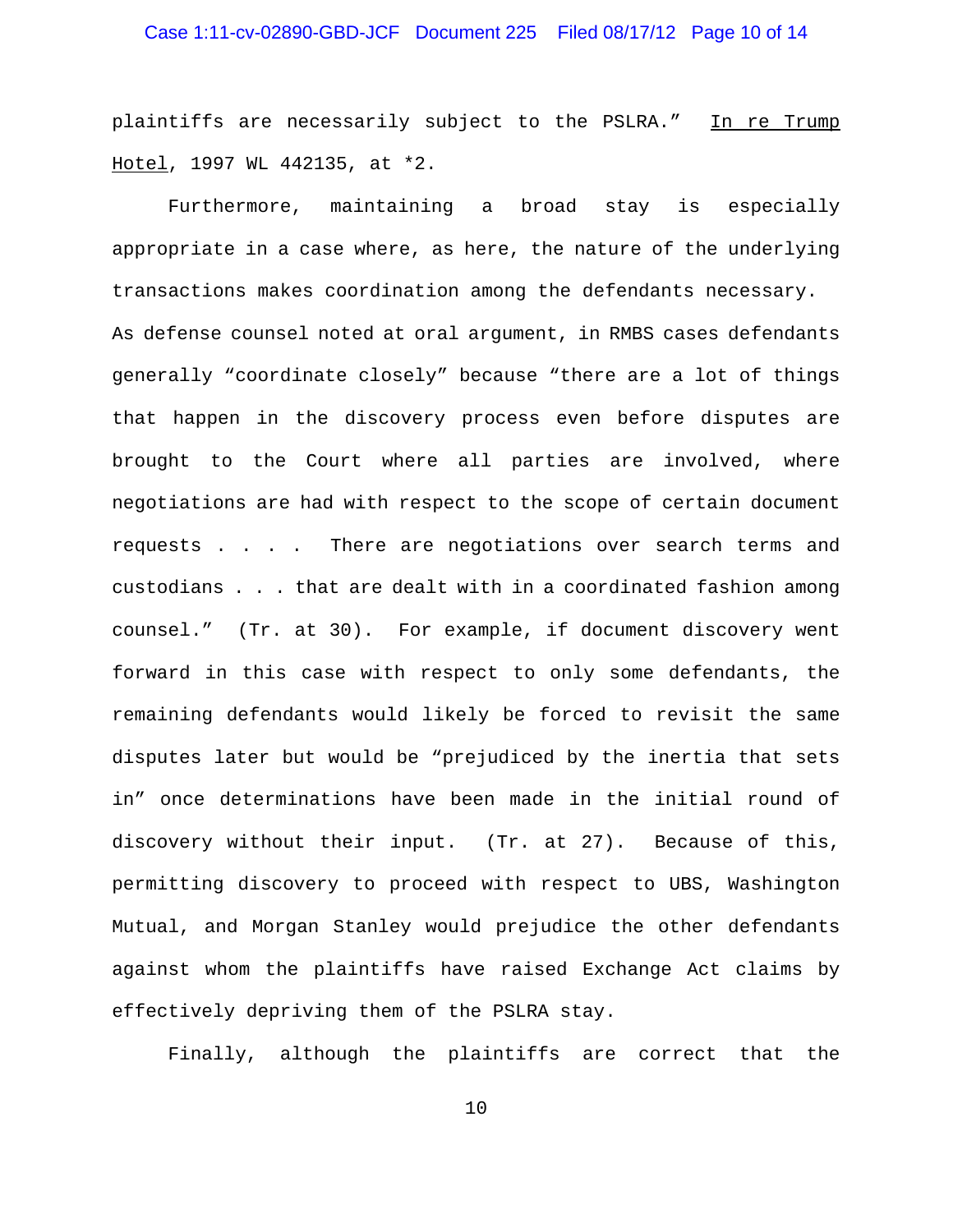### Case 1:11-cv-02890-GBD-JCF Document 225 Filed 08/17/12 Page 11 of 14

legislative history of the PSLRA indicates that it was "was enacted to address perceived issues related to class actions" (Pl. Memo. at 9),<sup>2</sup> nothing in the language of statute limits its scope to class actions. Courts therefore routinely apply it to individual as well as class actions. See. e.g., In re Trump Hotel, 1997 WL 442135, at \*1-2; Riggs v. Termeer, No. 03 Civ. 4014, 2003 WL 21345183, at \*1 (S.D.N.Y. June 9, 2003); In re Altera Corp., 2006 WL 2917578, at \*1; Linder v. American Express Co., No. 10 Civ. 2228, 2010 WL 4537819, \*1 (S.D.N.Y. Nov. 9, 2010).

#### Conclusion

For the reasons discussed above, the plaintiffs' motion to commence limited discovery (Docket no. 157) is denied.

SO ORDERED.

James C. Francis IV

JAMES C. FRANCIS IV UNITED STATES MAGISTRATE JUDGE

Dated: New York, New York August 17, 2012

<sup>2</sup> See In Re Transcrypt International Securities Litigation, 57 F. Supp. 2d 836, 842 (D. Neb. 1999) (quoting 15 U.S.C. § 78a).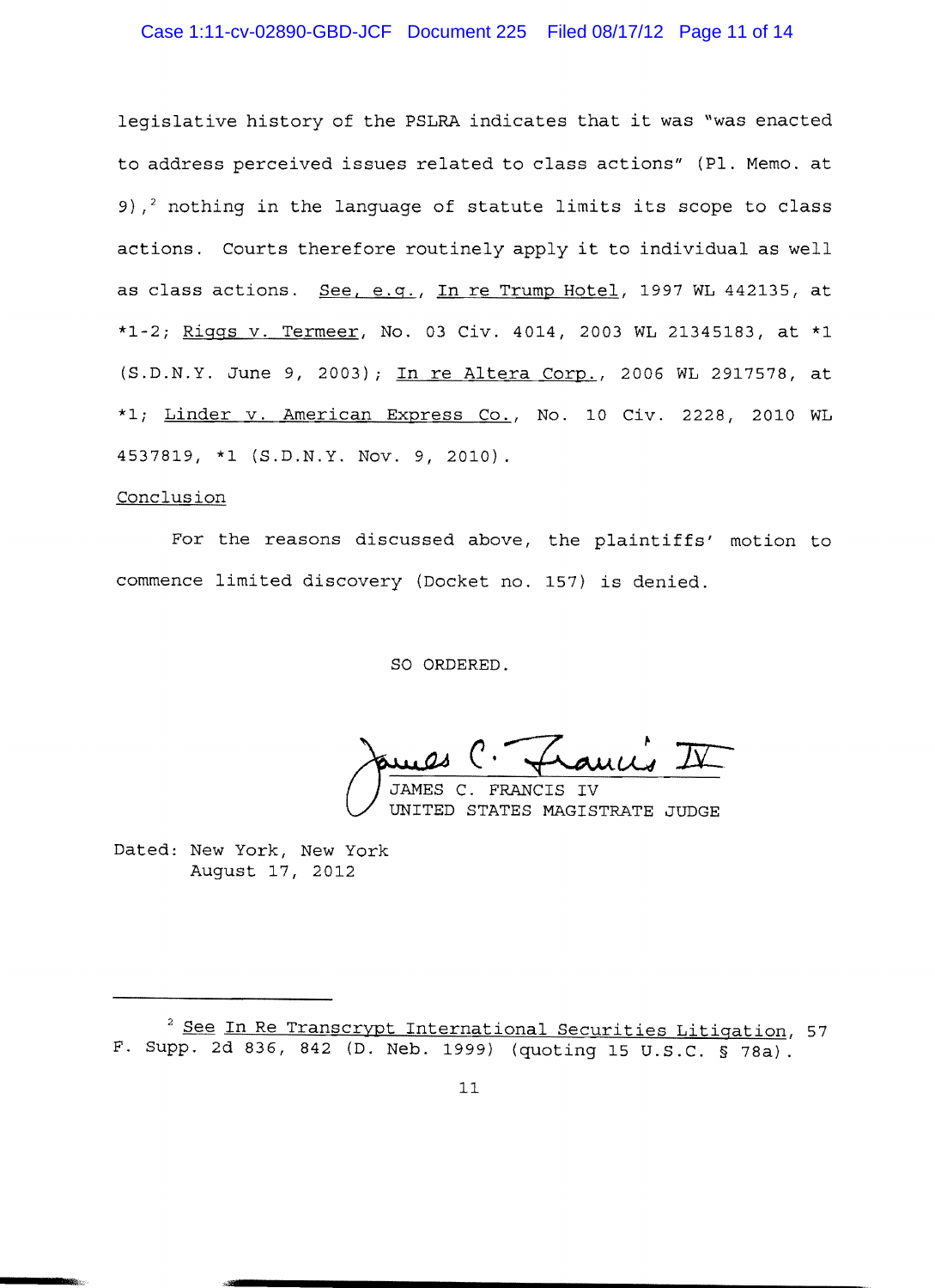Copies mailed this date to:

Steven W. Pepich, Esq. David Conrad Walton, Esq. Ashley M. Price, Esq. Darren J. Robbins, Esq. John J. Stoia, Jr., Esq. Scott H. Saham, Esq. Thomas E. Egler, Esq. Robbins Geller Rudman & Dowd LLP 655 West Broadway Suite 1900 San Diego, CA 92101

Samuel Howard Rudman, Esq. Robbins Geller Rudman & Dowd LLP 58 South Service Road Suite 200 Melville, NY 11747

Susanna Michele Buergel, Esq. Brad Scott Karp, Esq. Bruce Birenboim, Esq. Paul, Weiss, Rifkind, Wharton & Garrison LLP 1285 Avenue of the Americas New York, NY 10019

Scott Hu Christensen, Esq. Hughes Hubbard & Reed LLP 1775 I Street, N.W., Suite 600 Washington, D.C. 20006

Christopher James Dunne, Esq. David Maxwell Rein, Esq. Jacob Eden Cohen, Esq. Jason Donald Padgett, Esq. Michael Thomas Tomaino, Jr., Esq. Richard Howard Klapper, Esq. Theodore Edelman, Esq. William Randolph Arthur Kleysteuber IV, Esq. Sullivan & Cromwell, LLP 125 Broad Street New York, NY 10004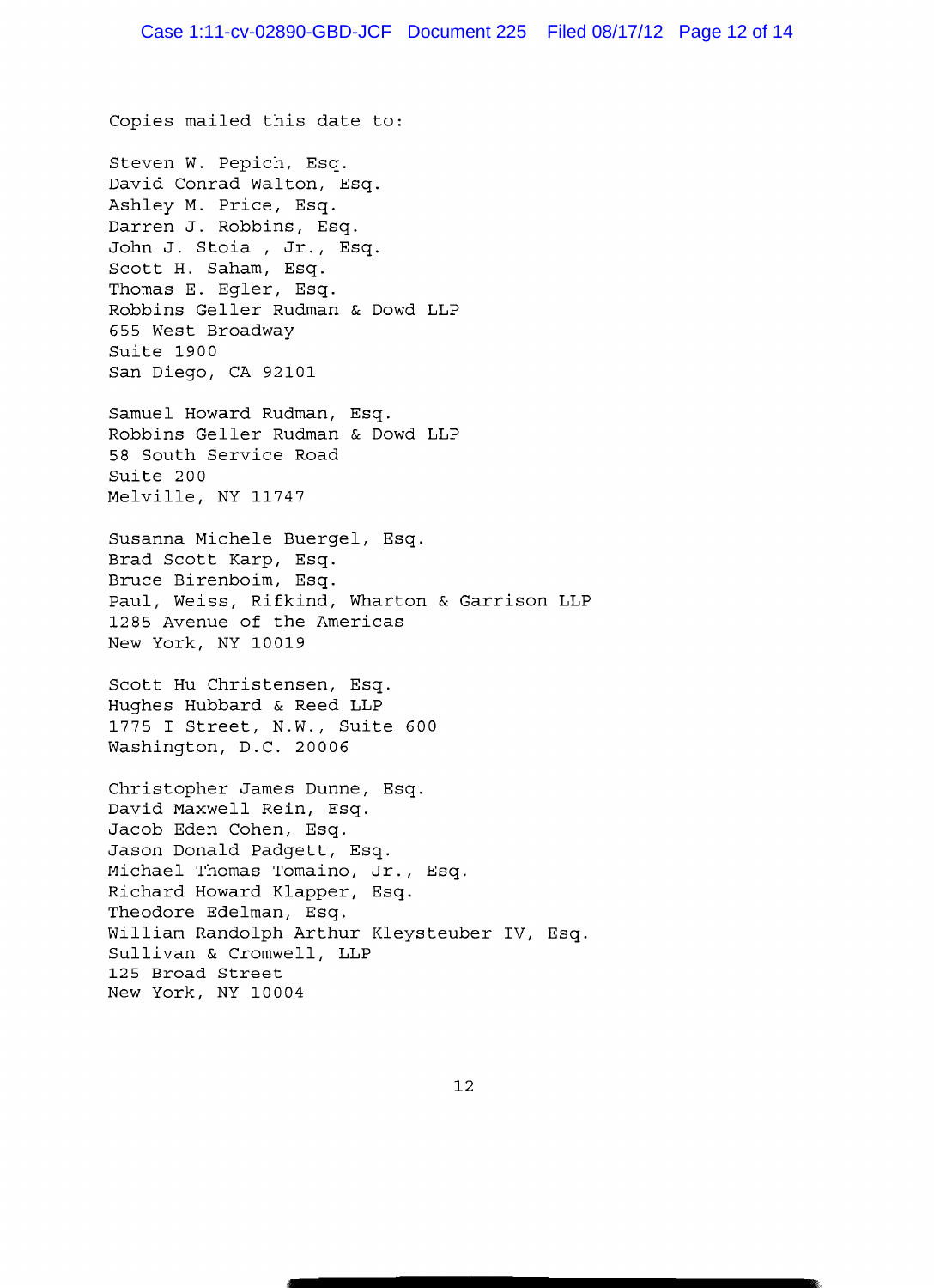Thomas C. Rice, Esq. Alan Craig Turner, Esq. Juan A. Arteaga, Esq. Simpson Thacher & Bartlett LLP 425 Lexington Avenue New York, NY 10017

Brian Stryker Weinstein, Esq. Daniel Jacob Schwartz, Esq. James P. Rouhandeh, Esq. Mathew Scott Miller, Esq. Paul Steel Mishkin, Esq. Davis Polk & Wardwell L.L.P. 450 Lexington Avenue New York, NY 10017

Michael Orth Ware, Esq. S. Christopher Provenanzo, Esq. Mayer Brown LLP 1675 Broadway New York, NY 10019

Dan Foster Laney III, Esq. James W. Cobb, Esq. Jeffrey W. Willis, Esq. Rogers & Hardin LLP 2700 International Tower Peachtree Center 229 Peachtree Street, N.E. Atlanta, GA 30303-1601

Daniel Slifkin, Esq. Michael A. Paskin, Esq. J. Wesley Earnhardt, Esq. Cravath, Swaine & Moore LLP 825 Eighth Avenue New York, NY 10019

Damien J. Marshall, Esq. Andrew Z. Michaelson, Esq. Boies, Schiller & Flexner LLP 575 Lexington Avenue, 7th Floor New York, NY 10022